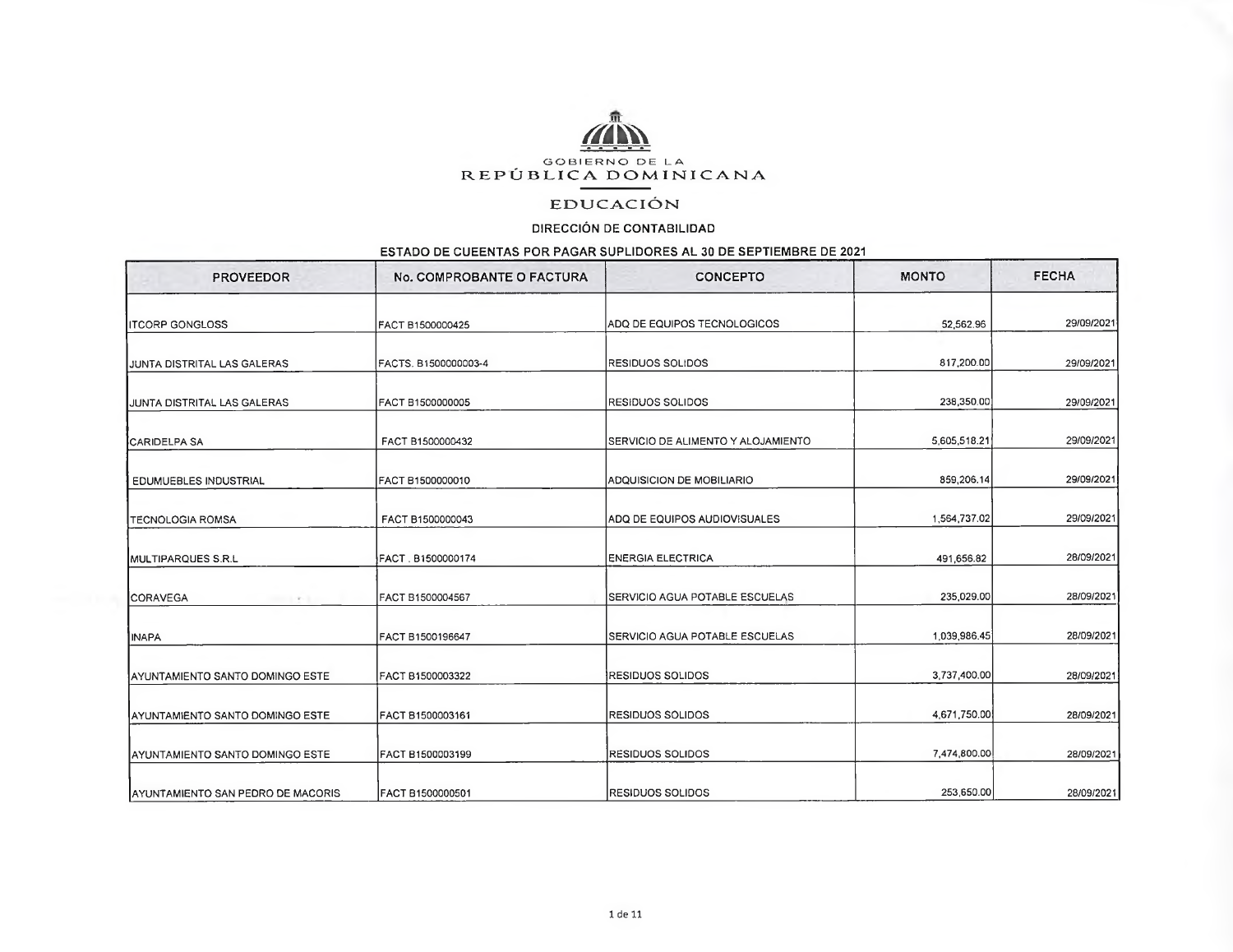| AYUNTAMIENTO SAN PEDRO DE MACORIS                        | FACT B1500000455     | <b>RESIDUOS SOLIDOS</b>                                     | 253,650.00     | 28/09/2021 |
|----------------------------------------------------------|----------------------|-------------------------------------------------------------|----------------|------------|
|                                                          |                      |                                                             |                |            |
| AYUNTAMIENTO SAN PEDRO DE MACORIS                        | FACT B1500000502     | <b>RESIDUOS SOLIDOS</b>                                     | 253,650.00     | 28/09/2021 |
| AYUNTAMIENTO SANTO DOMINGO NORTE                         | FACT B1500000310-311 | <b>RESIDUOS SOLIDOS</b>                                     | 591,450.00     | 28/09/2021 |
| IJUNTA DISTRITAL LAS GALERAS                             | FACT B1500000001-2   | <b>RESIDUOS SOLIDOS</b>                                     | 749,100.00     | 28/09/2021 |
| MARCELINO DE LA CRUZ NUÑEZ                               | FACT B1500000112     | LEGALIZACION DE DOCUMENTOS                                  | 29,500.00      | 28/09/2021 |
| MADCA LUBRICANTES                                        | FACT B1500000001     | ADQ DE ACEITE                                               | 280,021.08     | 27/09/2021 |
| FOTOMEGRAF                                               | FACT B150000553      | <b>ADQ DE MATERIALES</b>                                    | 387,693.72     | 21/09/2021 |
| MADISON IMPORT                                           | FACT B1500000044     | ADQ. DE LABORATORIOS DE CIENCIAS OARA<br>CENTROS EDUCATIVOS | 58,417,873.51  | 21/09/2021 |
| CLARO                                                    | FACT B1500112581     | ALQUILER                                                    | 604,462.43     | 17/09/2021 |
| TECNOLOGIA DE LA COMUNICACIÓN SATELITAL<br>MODERNA       | FACT B1500000412     | MEDIOS DE COMUNICACIÓN                                      | 10,000,000.01  | 17/09/2021 |
| CLARO                                                    | FACT B1500112569     | ALQUILER                                                    | 604,462.58     | 16/09/2021 |
| JANEIRO JOSE MOREL GRULLON                               | FACT B1500000032     | LEGALIZACION DE DOCUMENTOS                                  | 76,700.00      | 16/09/2021 |
| CONSTRUCCIONES & AGREGADOS POC COLORS   FACT B1500000107 |                      | ADQ DE PINTURAS ACRILICAS                                   | 613,600.00     | 16/09/2021 |
| AYUNTAMIENTO MUNICIPAL DE SAN JUAN DE LA<br>MAGUANA      | FACT B1500000197     | RESIDUOS SOLIDOS                                            | 338,850.00     | 15/09/2021 |
| <b>CLARO</b>                                             | FACT B1500112595     | <b>ALQUILER</b>                                             | 604,462.58     | 15/09/2021 |
| <b>OFFITEK SRL</b>                                       | FACT B1500003708     | ADQ DE EQUIPOS TECNOLOGICOS                                 | 2,067,007.04   | 14/09/2021 |
| <b>DECORUS</b>                                           | FACT B1500000068     | ADQ DE EQUIPOS TECNOLOGICOS                                 | 128,304,892.80 | 07/09/2021 |
| AYUNTAMIENTO MUNICIPAL DE BARAHONA                       | FACT B1500001202     | <b>RESIDUOS SOLIDOS</b>                                     | 72,150.00      | 01/09/2021 |
| <b>INVERSIONES JHG</b>                                   | FACT B1500000111     | <b>ALMUERZO</b>                                             | 1,201,417.00   | 27/08/2021 |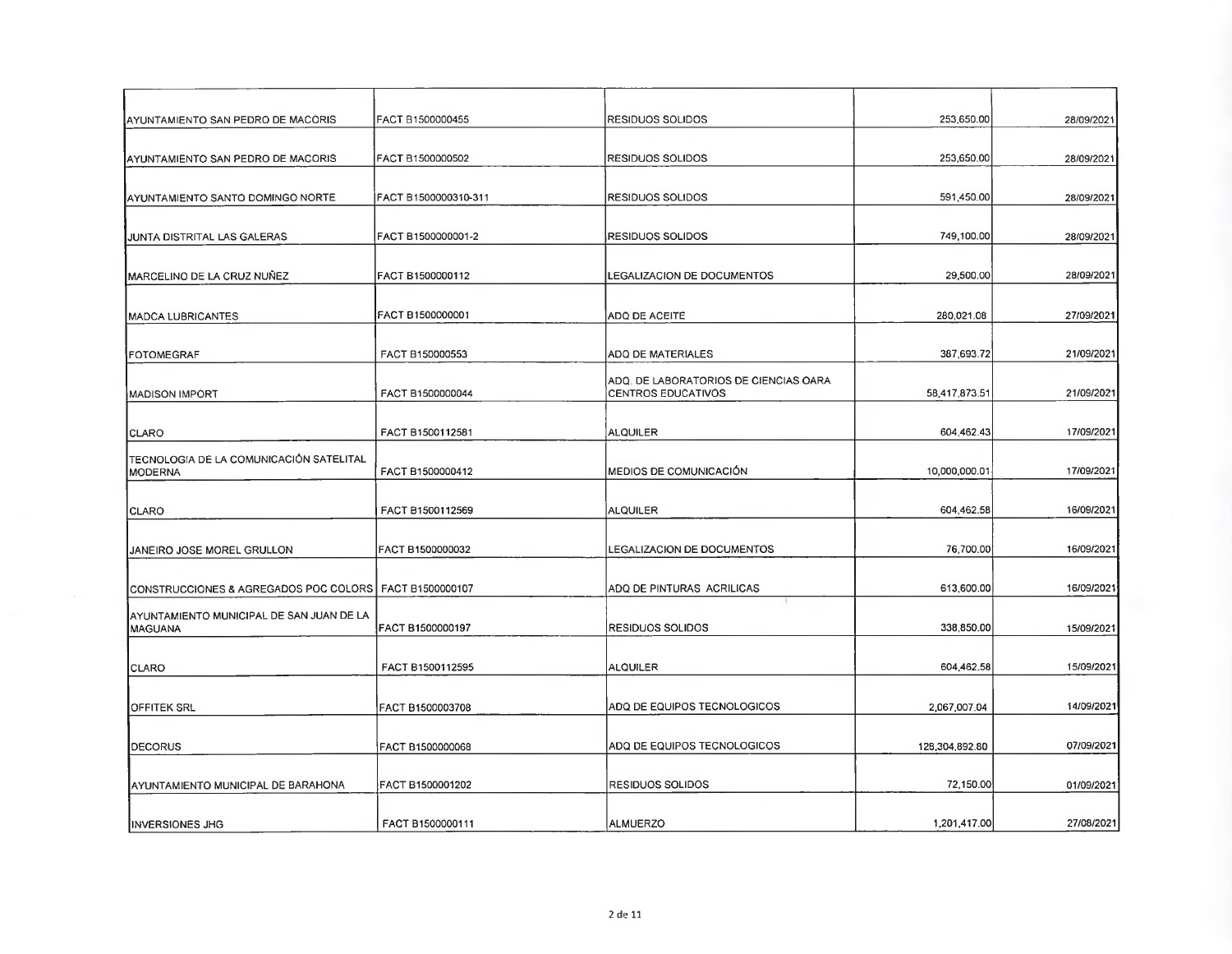| CORPORACION DE ACUEDUCTO Y<br>ALCANTARILLADO DE BOCA CHICA (CORAABO) | FACT CORRESP AL MES DE JULIO 2021                                                               | SERVICIO AGUA POTABLE ESCUELAS                   | 1.284,605.00   | 23/08/2021 |
|----------------------------------------------------------------------|-------------------------------------------------------------------------------------------------|--------------------------------------------------|----------------|------------|
| <b>CTAV SRL</b>                                                      | FACT B1500000233                                                                                | SERV DE ALQUILER DE EQUIPOS                      | 131,000.00     | 19/08/2021 |
| CONSORCIO SPS                                                        | FACT B1500000002                                                                                | ADQ. DE EQUIPOS, REP. DIGITAL                    | 9,268,080.31   | 17/08/2021 |
| JONNES ANTONIO POLANCO ENCARNACION                                   | FACT 81500000002                                                                                | LEGALIZACION DE DOCUMENTOS                       | 21,240.00      | 13/08/2021 |
| SISTEMA Y TECNOLOGIA                                                 | <b>20% AVANCE</b>                                                                               | ADQUISICION DE MOBILIARIO                        | 1,002,138.13   | 12/07/2021 |
| SEGURO MEDICÓ PARA MAESTRO                                           | FACT B1500001059 JULIO 2021                                                                     | <b>APORTE</b>                                    | 162,350,600.00 | 12/07/2021 |
| IAYUNTAMIENTO MUNICIPAL DE CONSUELO                                  | FACT B15000000165-166-167                                                                       | RESIDUOS SOLIDOS                                 | 224,100.00     | 31/05/2021 |
| ICENTRO FEMENINO PARA LA ACCION FEMENINA<br><b>CIPAF</b>             | FACT B1500000089                                                                                | <b>ABRIL 2021</b>                                | 118,000.00     | 11/05/2021 |
| ICENTRO FEMENINO PARA LA ACCION FEMENINA<br><b>CIPAF</b>             | FACT B1500000091                                                                                | <b>MAYO 2021</b>                                 | 118,000.00     | 11/05/2021 |
| DOS VENTURA                                                          | FACT B1500000154                                                                                | <b>REPARACION</b>                                | 145,140.00     | 30/04/2021 |
| <b>INVERSIONES WILENU</b>                                            | FACT.B1500000137                                                                                | ART. FERRETERO                                   | 30,709.80      | 10/09/2020 |
| AYUNTAMIENTO SANTO DOMINGO NORTE                                     | FACT CORRESP. DESDE ABRIL HASTA<br>DICIEMBRE 2018                                               | <b>RESIDUOS SOLIDOS</b>                          | 5,323,050.00   | 15/07/2020 |
| <b>IAYUNTAMIENTO SANTO DOMINGO NORTE</b>                             | FACT CORRESP. AL MES DE ENERO HASTA<br><b>MARZO</b>                                             | <b>RESIDUOS SOLIDOS</b>                          | 1,774,350.00   | 14/07/2020 |
| AYUNTAMIENTO SANTO DOMINGO NORTE                                     | FACT CORRESP.DESDE EL MES DE ENERO<br>HASTA DICIEMBRE 2019                                      | <b>RESIDUOS SOLIDOS</b>                          | 7,097,400.00   | 14/07/2020 |
| CORPORACION DE ACUEDUCTO Y<br>ALCANTARILLADO DE BOCA CHICA (CORAABO) | <b>FACTURA CORRESPONDIENTE AL MES DE</b><br><b>DSEPTIEMBRE 2019</b>                             | SERVICIO AGUA POTABLE ESCUELAS                   | 1,171,539.00   | 28/02/2020 |
| DECORUS, SRL.                                                        | PAGO FACT 31, POR LA IMPRESION DE<br>INSTRUCTIVO Y MANUALES E LAS<br>EVALUACIONES DIAGNOSTICAS. | <b>SERVICIO DE IMPRESION</b>                     | 500,800.00     | 24/01/2020 |
| <b>PAY IMPORT</b>                                                    | PAGO FACT, 289, 290, 291,                                                                       | <b>MANTENIMIENTO VEHICULOS</b>                   | 374,555.60     | 24/01/2020 |
| ASOCIACION DE COLEGIOS DE LA IGLESIA<br>EVANGELICA DOMINICANA        | CONV.0250-2019                                                                                  | PAGO CORRESP. AL MES DE<br>AGOSTO/DICIEMBRE 2019 | 533,700.00     | 25/11/2019 |
| MIGUEL YNOA PLASENCIA                                                | OFICIO 280-2019                                                                                 | IMPLEMENTACION DE CURRICULO                      | 232,800.00     | 17/10/2019 |
| <b>CORAAVEGA</b>                                                     | FACTURA CORRESPONDIENTE AL MES DE<br>AGOSTO 2019 (B15000001334)                                 | SERVICIO AGUA POTABLE ESCUELAS                   | 444,072.00     | 30/09/2019 |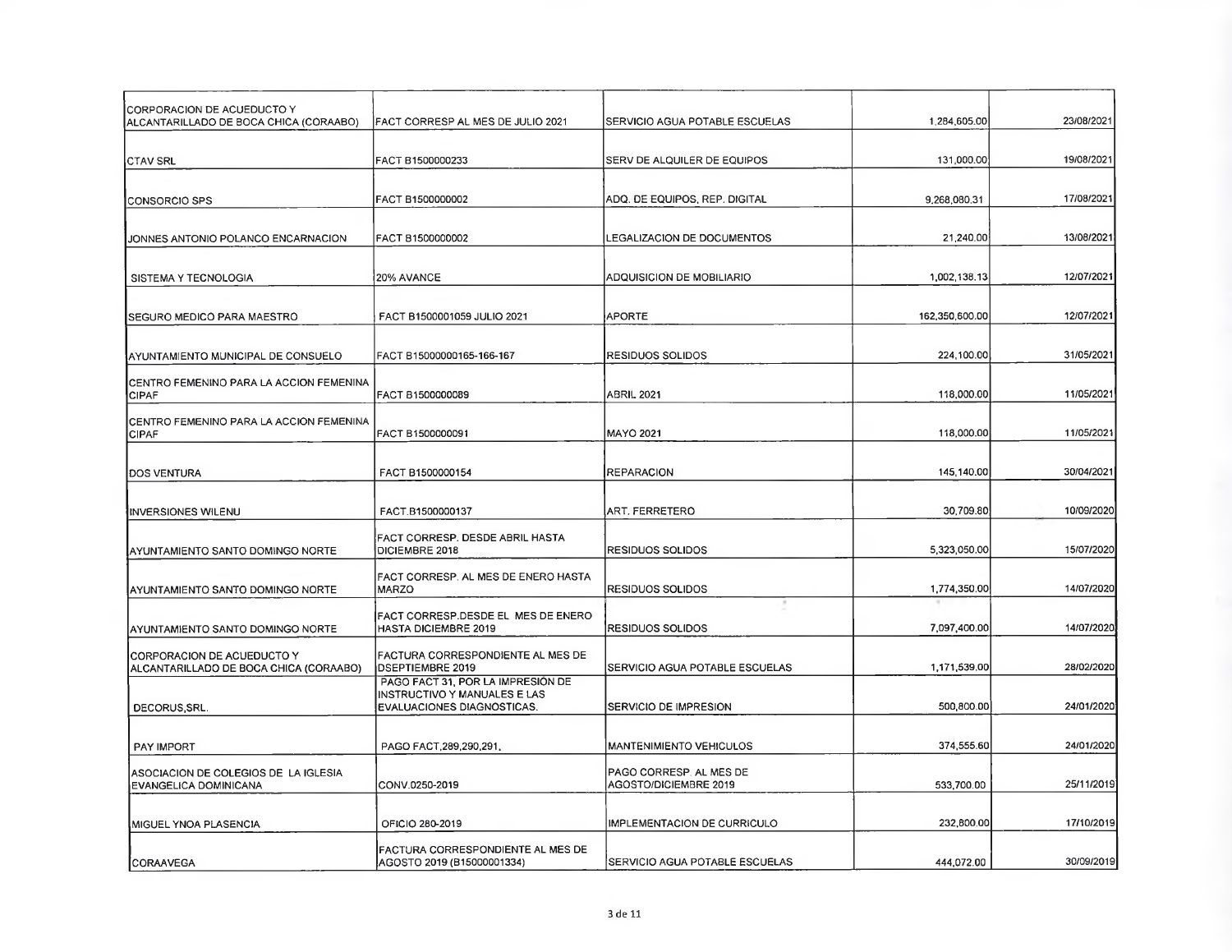| CORAAVEGA                                                             | <b>FACTURA CORRESPONDIENTE AL MES DE</b><br>SEPTIEMBRE 2019.             | SERVICIO AGUA POTABLE ESCUELAS         | 452,948.00   | 27/09/2019 |
|-----------------------------------------------------------------------|--------------------------------------------------------------------------|----------------------------------------|--------------|------------|
| CORPORACION DE ACUEDUCTO Y<br>ALCANTARILLADO DE BOCA CHICA (CORAABO)  | FACT, CORRESP. AL MES DE JUNIO 2019                                      | <b>ISERVICIO AGUA POTABLE ESCUELAS</b> | 1,167,764.00 | 18/09/2019 |
| CORPORACION DE ACUEDUCTO Y<br>ALCANTARILLADO DE BOCA CHICA (CORAABO)  | FACT. CORRESP. AL MES DE JULIO 2019                                      | SERVICIO AGUA POTABLE ESCUELAS         | 1,167,764.00 | 18/09/2019 |
| <b>FLORISTERIA GANESHA</b>                                            | FACT. B1500000027                                                        | COMPRA ARREGLOS FLORALES               | 120,000.00   | 04/09/2019 |
| CORPORACION DE ACUEDUCTO Y<br>ALCANTARILLADO DE BOCA CHICA (CORAABO)  | FACT. CORRESP. AL MES DE MAYO 2019                                       | SERVICIO AGUA POTABLE ESCUELAS         | 1,182,044.00 | 06/08/2019 |
| AYUNTAMIENTO SAN PEDRO DE MACORIS                                     | FACTURA B1500000047- CORRESPONDIENTE<br>A LOS MES DE MAYO 2019           | RESIDUOS SOLIDOS                       | 202,853.00   | 06/08/2019 |
| AYUNTAMIENTO SAN PEDRO DE MACORIS                                     | FACTURA B1500000039- CORRESPONDIENTE<br>AL MES DE MARZO 2019             | RESIDUOS SOLIDOS                       | 202,853.00   | 06/08/2019 |
| AYUNTAMIENTO SAN PEDRO DE MACORIS                                     | FACTURA B1500000043- CORRESPONDIENTE<br>AL MES DE ABRIL 2019             | <b>RESIDUOS SOLIDOS</b>                | 202,853.00   | 06/08/2019 |
| MULTIPARQUES S.R.L                                                    | FACT. B1500000015, JUNIO 2019                                            | <b>ENERGIA ELECTRICA</b>               | 358,898.01   | 16/07/2019 |
| ICORPORACION DE ACUEDUCTO Y<br>ALCANTARILLADO DE BOCA CHICA (CORAABO) | FACT. CORRESP. AL MES DE FEBRERO 2019                                    | SERVICIO AGUA POTABLE ESCUELAS         | 1,309,473.00 | 02/07/2019 |
| CORPORACION DE ACUEDUCTO Y                                            |                                                                          | SERVICIO AGUA POTABLE ESCUELAS         | 1,182,044.00 | 21/06/2019 |
| ALCANTARILLADO DE BOCA CHICA (CORAABO)<br>ICORPORACION DE ACUEDUCTO Y | FACT. CORRESP. AL MES De marzo 2019                                      |                                        |              |            |
| ALCANTARILLADO DE BOCA CHICA (CORAABO)<br>CORPORACION DE ACUEDUCTO Y  | FACT, CORRESP. AL MES De ABRIL 2019                                      | SERVICIO AGUA POTABLE ESCUELAS         | 1,182,044.00 | 21/06/2019 |
| ALCANTARILLADO DE BOCA CHICA (CORAABO)                                | FACT. CORRESP. AL MES DE ENERO 2019<br>FACTURA CORRESPONDIENTE AL MES DE | SERVICIO AGUA POTABLE ESCUELAS         | 1,151,009.00 | 19/06/2019 |
| AYUNTAMIENTO SANTO DOMINGO ESTE                                       | MAYO 2019                                                                | IRESIDUOS SOLIDOS                      | 565,944.20   | 28/05/2019 |
| IAYUNTAMIENTO DEL DISTRITO NACIONAL                                   | FACTURA CORRESPONDIENTE AL MES DE<br><b>MAYO 2019</b>                    | <b>RESIDUOS SOLIDOS</b>                | 295,714.00   | 28/05/2019 |
| CORPORACION DE ACUEDUCTO Y<br>ALCANTARILLADO DE BOCA CHICA (CORAABO)  | FACTURA CORRESPONDIENTE AL MES DE<br>NOVIEMBRE 2018                      | SERVICIO AGUA POTABLE ESCUELAS         | 1,164,478.00 | 16/04/2019 |
| CORPORACION DE ACUEDUCTO Y<br>ALCANTARILLADO DE BOCA CHICA (CORAABO)  | FACTURA CORRESPONDIENTE AL MES DE<br>DICIEMBRE 2018                      | SERVICIO AGUA POTABLE ESCUELAS         | 1,129,477.00 | 16/04/2019 |
| CORPORACION DE ACUEDUCTO Y<br>ALCANTARILLADO DE BOCA CHICA (CORAABO)  | FACTURAS CORRESPONDIENTE AL MES DE<br><b>DICIEMBRE 2018</b>              | SERVICIO AGUA POTABLE ESCUELAS         | 1,297,052.00 | 18/12/2018 |
| CORPORACION DE ACUEDUCTO Y<br>ALCANTARILLADO DE BOCA CHICA (CORAABO)  | FACTURAS CORRESPONDIENTE AL MES DE<br>SEPTIEMBRE 2018                    | <b>SERVICIO AGUA POTABLE ESCUELAS</b>  | 656,051.00   | 06/12/2018 |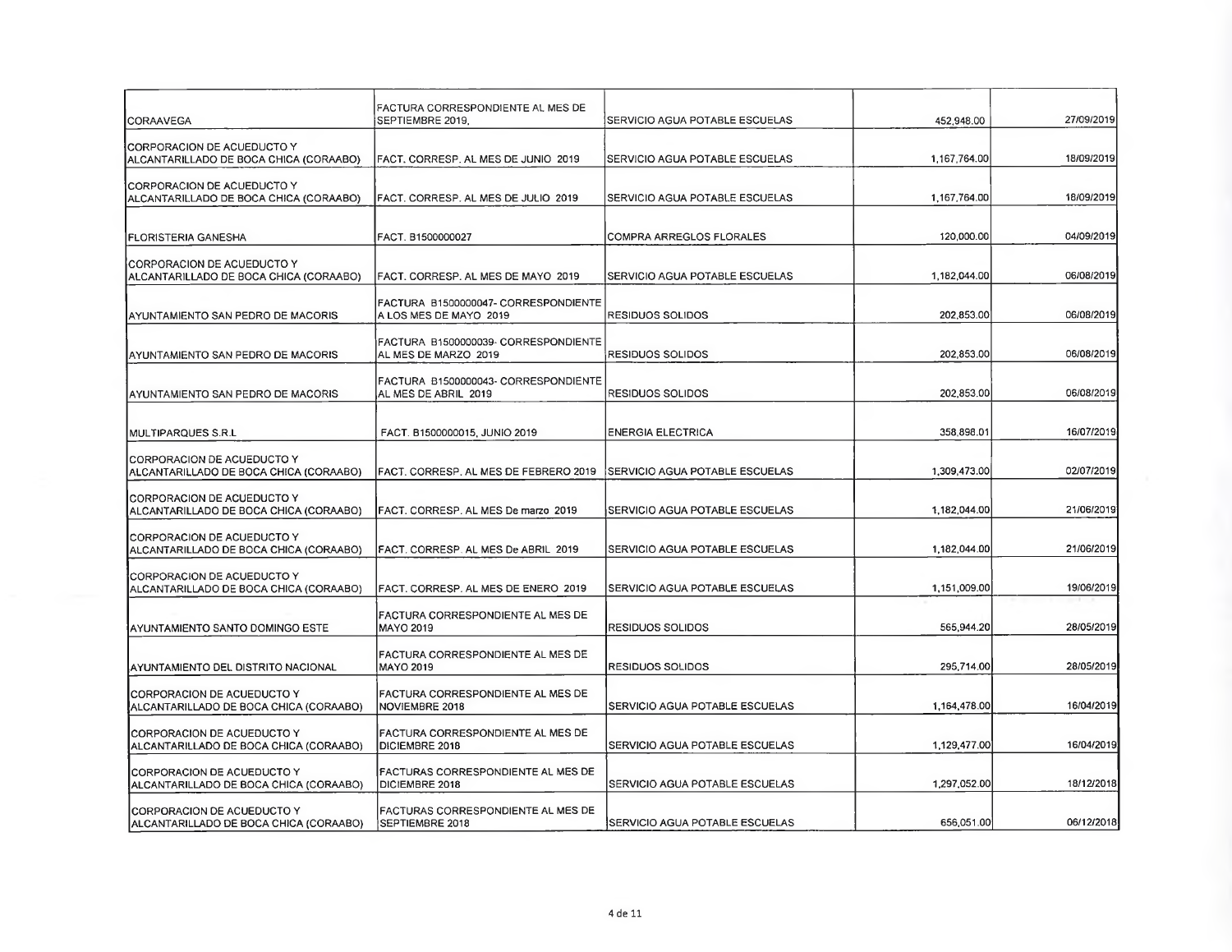| CORPORACION DE ACUEDUCTO Y<br>ALCANTARILLADO DE BOCA CHICA (CORAABO) | FACTURA CORRESPONDIENTE AL MES DE<br>AGOSTO 2018 | SERVICIO AGUA POTABLE ESCUELAS        | 643,668.00   | 12/10/2018 |
|----------------------------------------------------------------------|--------------------------------------------------|---------------------------------------|--------------|------------|
| COMERCIAL MUMA                                                       | FACT. A010010011500000036                        | IMPRESIÓN DISEÑOS CURRICULAR          | 3,416,369.87 | 23/08/2018 |
| FOTOMEGRAF                                                           | FACT.A010010011500000650                         | IMPRESIÓN MATERIALES                  | 730,350.00   | 23/08/2018 |
| AMESCO SRL                                                           | FACT. A0100100115000000176                       | ADQUISICION DE MOBILIARIO             | 311,909.40   | 23/08/2018 |
| JOSE LUIS DE LA ROSA                                                 | FACT. A010010011500000158                        | SERVICIOS DE REFREGERIOS Y ALQUILERES | 13,570.00    | 10/08/2018 |
| JOSE LUIS DE LA ROSA                                                 | FACT. A010010011500000128                        | SERVICIOS DE REFREGERIOS Y ALQUILERES | 39,589.00    | 10/08/2018 |
| CUCINA DI YARI, SRL.                                                 | FACT. A010010011500000167                        | <b>REFRIGERIO</b>                     | 180,433.80   | 10/08/2018 |
| INVERSIONES TRES C                                                   | FACT. A010010011500000851                        | MATERIALES GASTABLES                  | 676,166.56   | 10/08/2018 |
| JOSE MIGUEL HEREDIA MELENCIANO                                       | FACT. B150000001                                 | LEGALIZACION DE DOCUMENTOS            | 14,160.00    | 09/08/2018 |
| RAFAEL ANTONIO PEREZ BELLIARD                                        | FACT. A010010011500000294                        | SERVICIO DE ALIMENTO Y ALOJAMIENTO    | 73,295.70    | 08/08/2018 |
| RAFAEL ANTONIO PEREZ BELLIARD                                        | FACT. A010010011500000284                        | <b>REFRIGERIOS</b>                    | 252,638.00   | 08/08/2018 |
| RAFAEL ANTONIO PEREZ BELLIARD                                        | FACT. A010010011500000262                        | <b>CATERING</b>                       | 22,538.00    | 08/08/2018 |
| RAFAEL ANTONIO PEREZ BELLIARD                                        | FACT. A010010011500000211                        | SERV. DE REFRIGERIOS Y ALMUERZOS      | 50,380.10    | 08/08/2018 |
| HONDA RENT A CAR                                                     | FACT, A010020021500000029                        | ALQUILER DE VEHICULOS                 | 77,242.96    | 06/08/2018 |
| HONDA RENT A CAR                                                     | FACT. A0100200215000000035                       | ALQUILER DE VEHICULOS                 | 243,963.35   | 06/08/2018 |
| <b>INVERSIONES WILENU</b>                                            | FACT. B1500000027                                | ADQUISICION DE MATERIALES GASTABLES   | 813,070.42   | 06/08/2018 |
| EMPRESAS INTEGRADAS S.A                                              | FACT. A010010011500000482                        | ADQUISICION DE MOBILIARIO             | 2,389,075.20 | 06/08/2016 |
| SERVICIOS DIVERSOS AUTOREPUESTO EDDY                                 | FACT, A010010011500001886                        | SERVICIO DE TRANSPORTE                | 432,000.00   | 19/06/2018 |
| ORTRO CHEMICAL, SRL                                                  | FACT. A010010011500001349                        | ADQUISICION MATERIAL DE LIMPIEZA      | 152,515.00   | 19/06/2018 |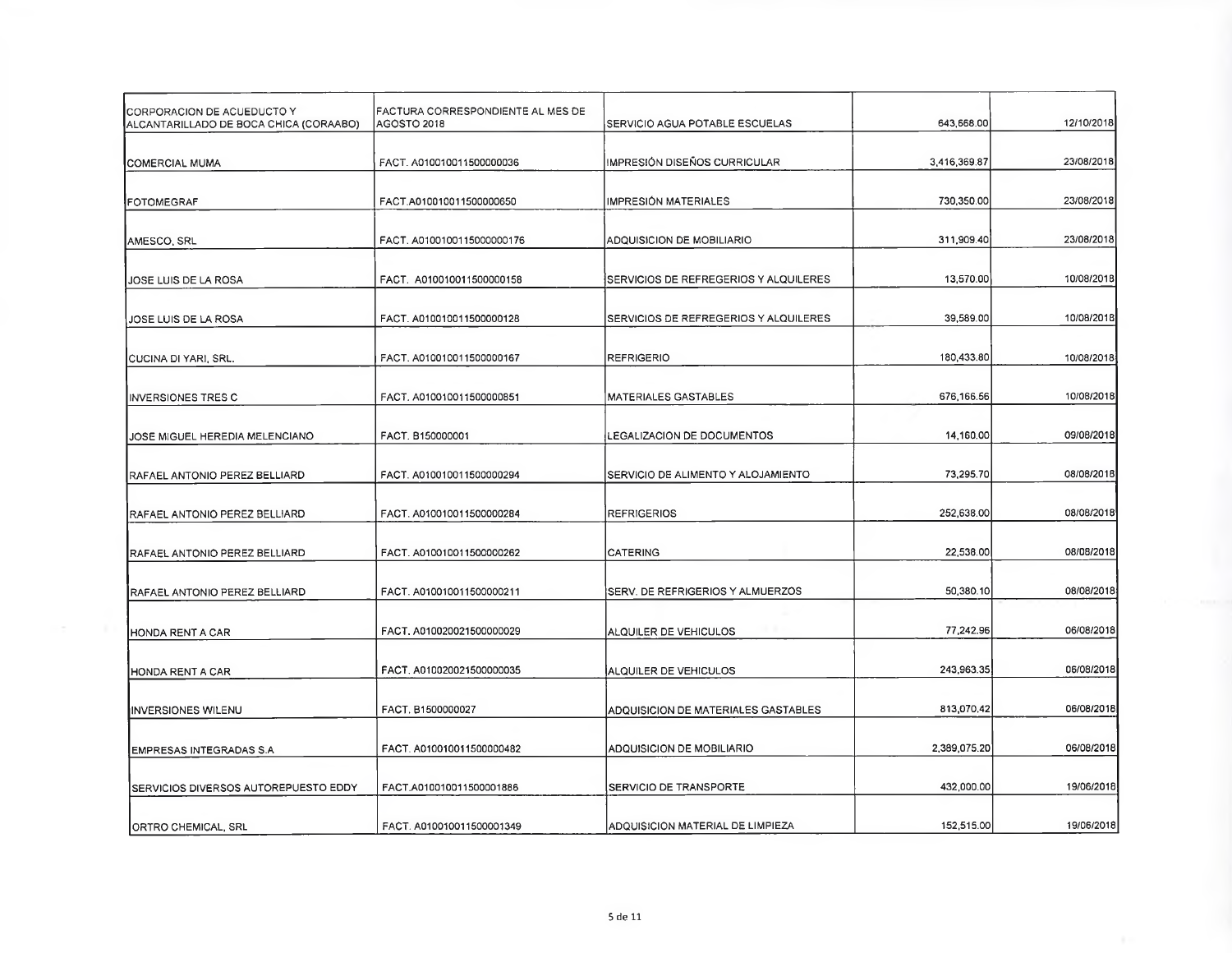| JOSE MIGUEL HEREDIA MELENCIANO                                             | FACT. A010010011500000005                          | LEGALIZACION DE DOCUMENTOS              | 14,160.00    | 04/04/2018 |
|----------------------------------------------------------------------------|----------------------------------------------------|-----------------------------------------|--------------|------------|
| <b>IMPORTADORA GOHE</b>                                                    | FACT. A010010011500000004                          | ADQUISICION DE MOBILIARIO               | 324,802.95   | 01/02/2018 |
| D & H SERVICIOS DE MECANICA EN GENERAL SRI FACT.A010010011500000426        |                                                    | <b>MANTENIMIENTO VEHICULOS</b>          | 63,669.38    | 23/01/2018 |
| OM CAR DOMINICANA, SRL                                                     | FACT. A010010011500001903-06                       | MANTENIMIENTO VEHICULOS                 | 118,684.40   | 23/01/2018 |
| OM CAR DOMINICANA, SRL                                                     | FACT. A010010011500001904-05                       | MANTENIMIENTO VEHICULOS                 | 30,396.80    | 23/01/2018 |
| D & H SERVICIOS DE MECANICA EN GENERAL SRI FACT. A0100100115000000507-508  |                                                    | MANTENIMIENTO VEHICULOS                 | 91,875.86    | 19/01/2018 |
| <b>ID &amp; H SERVICIOS DE MECANICA EN GENERAL</b><br>∤SRL                 | FACT. A010010011500000423                          | MANTENIMIENTO VEHICULOS                 | 42,456.34    | 27/12/2017 |
| <b>GREENBERRY SERVICES</b>                                                 | FACT. A010010011500000262                          | <b>ALQUILERES</b>                       | 57,820.00    | 20/12/2017 |
| CIVIL GROUP (CESION CREDITO)                                               | FACT. A010010011500000249                          | ADQUISICION MOBILIARIO ESCOLAR          | 961,253.49   | 19/12/2017 |
| ICORPORACION DE ACUEDUCTO Y<br>ALCANTARILLADO DE BOCA CHICA (CORAABO)      | FACT. CORRESP. AGOSTO, SEPT, OCT, NOV,<br>DIC-2015 | SERVICIO AGUA POTABLE ESCUELAS          | 398,050.00   | 21/11/2017 |
| LEASING AUTOMOTRIZ DEL SUR, SRL                                            | FACT.A010010011500004702                           | ALQUILERES DE VEHICULOS                 | 110,684.00   | 18/11/2017 |
| D & H SERVICIOS DE MECANICA EN GENERAL SRL FACT.A0100100115000000512-13-14 |                                                    | <b>MANTENIMIENTO VEHICULOS</b>          | 110,676.15   | 02/11/2017 |
| MARGARITA MEDINA TALLER MANOS<br><b>CREATIVAS</b>                          | FACT. A010010011500000146                          | ADQUISICION REGALOS                     | 17,346.00    | 31/10/2017 |
| D & H SERVICIOS DE MECANICA EN GENERAL SRI FACT.A010010011500000425        |                                                    | <b>MANTENIMIENTO VEHICULOS</b>          | 582,454.53   | 12/10/2017 |
| <b>GRUPO WACHARIX</b>                                                      | FACT. A010010011500000055                          | ADQUISICION DE MATERIALES GASTABLES     | 843,349.18   | 18/08/2017 |
| <b>HOTEL SDH SA</b>                                                        | FACT. A020010011500010681                          | SERVICIOS DE ALIMENTACION Y ALOJAMIENTO | 1,300,396.80 | 20/07/2017 |
| D YUNIOR DECORACIONES Y MADERAS                                            | 20% ANTICIPO CONTRATO #0171/2016                   | ADQUISICION DE MOBILIARIO               | 603,055.73   | 11/07/2017 |
| OM CAR DOMINICANA, SRL                                                     | FACT.A010010011500001847-48-49                     | <b>MANTENIMIENTO VEHICULOS</b>          | 72,558.20    | 05/07/2017 |
| ANGEL DEL CARMEN CASTILLO ESPINAL                                          | FACT. A010010011500000048                          | <b>SERVICIOS DE TASACION</b>            | 399,784.00   | 06/06/2017 |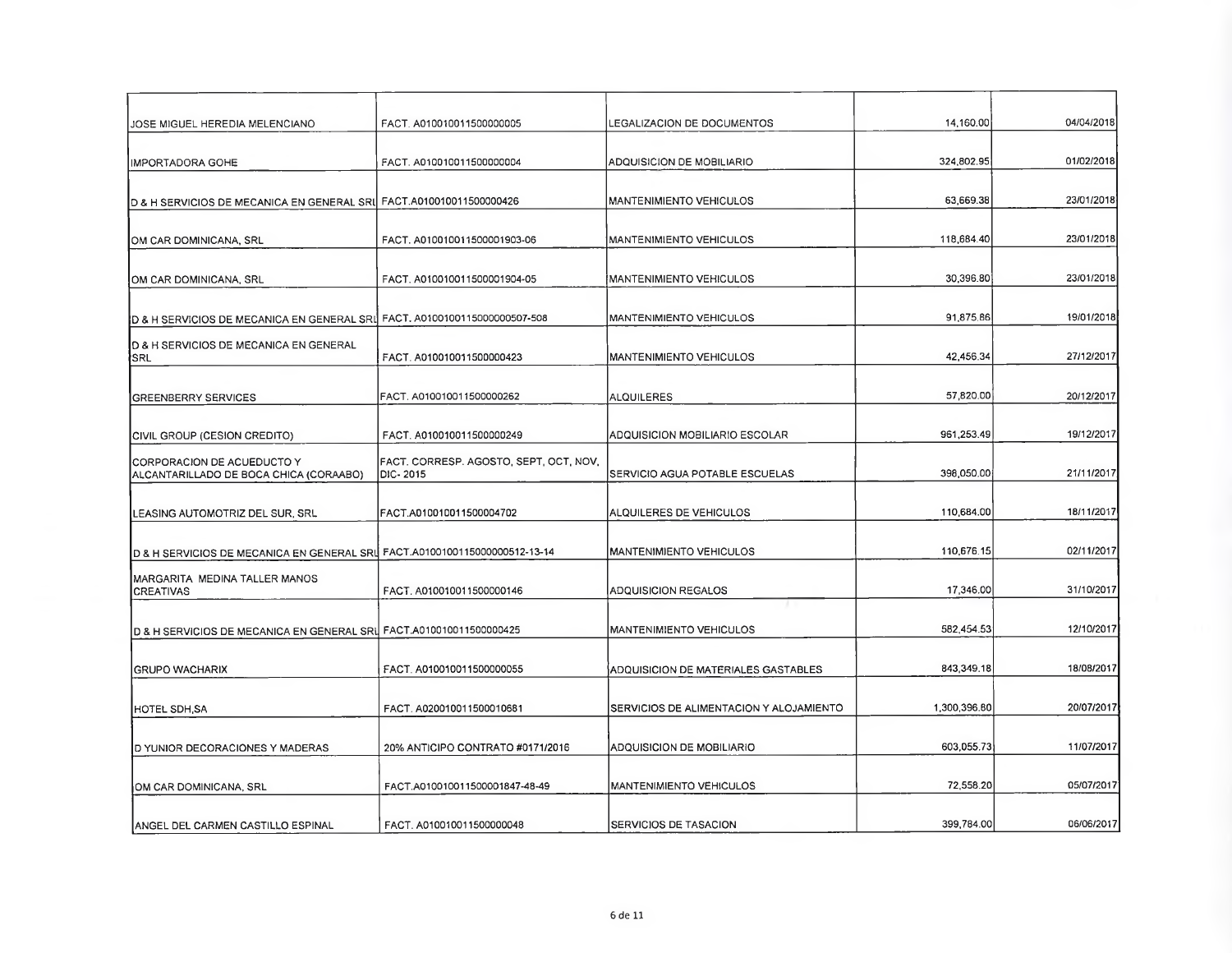| RANCHO AL 1/2 GOURMET              | FACT. A010010011500483                                 | SERVICIO DE REFRIGERIOS, ALMUERZO Y<br>ALQUILERES        | 79,414.00 | 22/05/2017 |
|------------------------------------|--------------------------------------------------------|----------------------------------------------------------|-----------|------------|
| IROSELISA ALTAGRACIA HERRERA PEÑA  | FACT. A01001001152339907                               | LEGALIZACION DE DOCUMENTOS                               | 59,000.00 | 15/05/2017 |
| RANCHO AL 1/2 GOURMET              | FACT. A010010011500000442                              | <b>SERVICIO DE CATERING</b>                              | 53,247.50 | 10/05/2017 |
| RANCHO AL 1/2 GOURMET              | FACT. A010010011500000537                              | SERVICIO DE REFRIGERIOS, ALMUERZO Y<br>ALQUILERES        | 31,010.00 | 27/04/2017 |
| ANTONIO CASTILLO RODRIGUEZ         | <b>FACT. 4308</b>                                      | LEGALIZACION DE DOCUMENTOS                               | 59,000.00 | 26/01/2017 |
| CRISTINA RAFAELA ROSARIO ROSARIO   | FACT.P010010011502700518                               | LEGALIZACION DE DOCUMENTOS                               | 11,800.00 | 25/01/2017 |
| CRISTINA RAFAELA ROSARIO ROSARIO   | FACT.P010010011502700526                               | LEGALIZACION DE DOCUMENTOS                               | 44,840.00 | 25/01/2017 |
| DOMINGO SANTANA MEDINA             | FACT, P010010011501269828                              | LEGALIZACION DE DOCUMENTOS                               | 23,600.00 | 25/01/2017 |
| FIOR D ALIZA MEJIA RIVERA DE PEREZ | FACT. A010010011500000134                              | REFRIGERIO ESTACION LIQUIDA                              | 3,540.00  | 25/01/2017 |
| CORAAPLATA                         | FACTURA CORRESPONDIENTE AL MES DE<br><b>JUNIO 2016</b> | SERVICIO AGUA POTABLE ESCUELAS                           | 11,692.00 | 02/01/2017 |
| CARMEN LOURDES VALERA GUERRA       | FACT. A010010011500000168                              | SERVICIO DE REFRIGERIOS, ALMUERZO Y<br><b>ALQUILERES</b> | 35,754.00 | 28/11/2016 |
| OSYERI, S.R.L.                     | FACTURA #A010010011500000010                           | LEGALIZACION DE DOCUMENTOS                               | 35,400.00 | 18/11/2016 |
| CRISTINA RAFAELA ROSARIO ROSARIO   | FACT.P010010011502700527                               | LEGALIZACION DE DOCUMENTOS                               | 17,700.00 | 18/11/2016 |
| CRISTINA RAFAELA ROSARIO ROSARIO   | FACT.P010010011502700517                               | LEGALIZACION DE DOCUMENTOS                               | 7,080.00  | 18/11/2016 |
| DOMINGO SANTANA MEDINA             | FACT. P010010011501269823                              | LEGALIZACION DE DOCUMENTOS                               | 29,500.00 | 18/11/2016 |
| DOMINGO SANTANA MEDINA             | FACT. P010010011501269825                              | LEGALIZACION DE DOCUMENTOS                               | 59,000.00 | 18/11/2016 |
| DOMINGO SANTANA MEDINA             | FACT. P010010011501269826                              | LEGALIZACION DE DOCUMENTOS                               | 59,000.00 | 18/11/2016 |
| DOMINGO SANTANA MEDINA             | FACT. P010010011501269824                              | LEGALIZACION DE DOCUMENTOS                               | 45,000.00 | 18/11/2016 |
| LIDIA ESTHER BARRIENTOS CASTRO     | FACT. P010010011502625802                              | LEGALIZACION DE DOCUMENTOS                               | 59,000.00 | 18/11/2016 |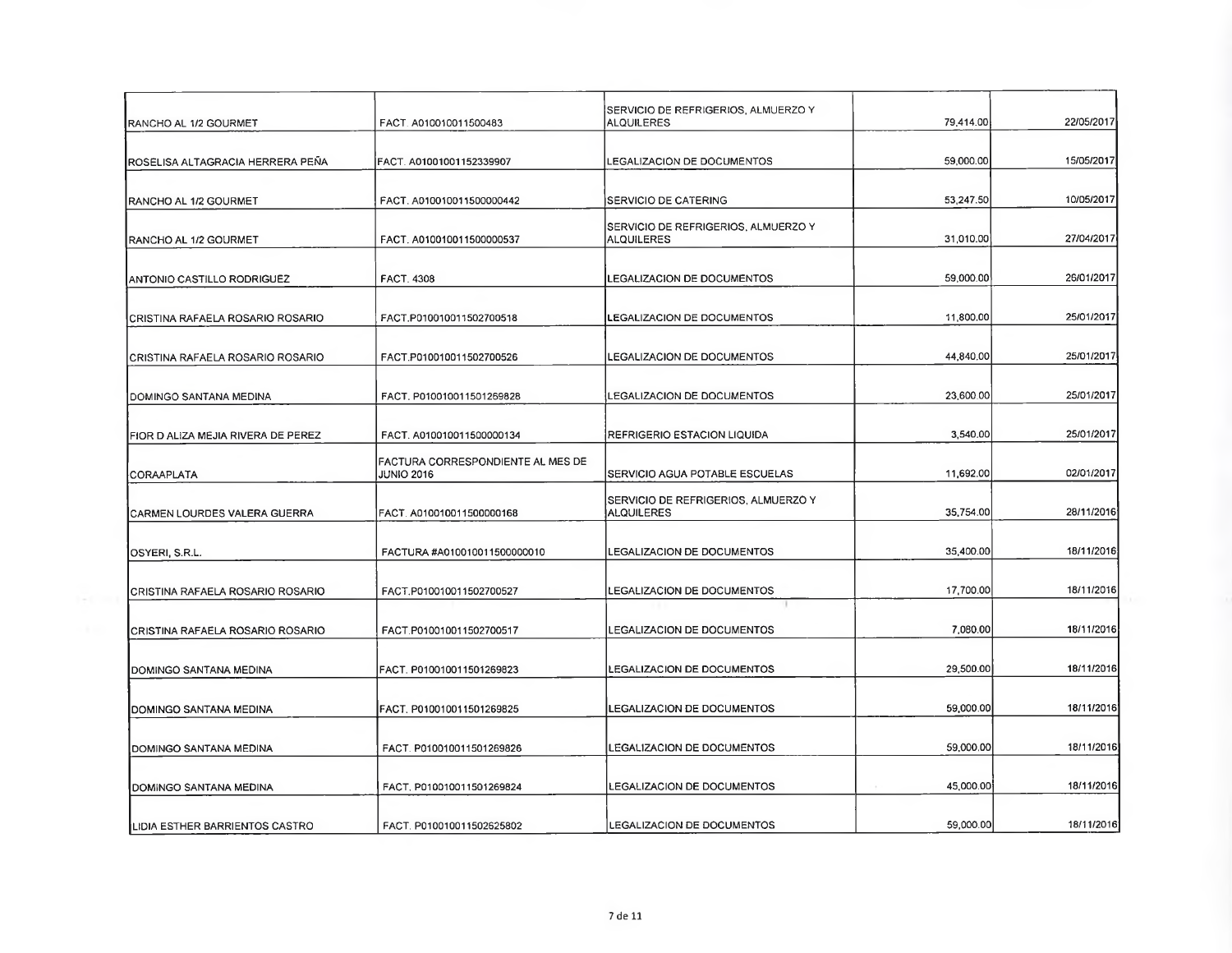| ∣LA COMERCIAL DE SEGUROS, S.A.                              | FACT. A010010011500005015  | POLIZA DE SEGUROS                                        | 87,500.00    | 04/11/2016 |
|-------------------------------------------------------------|----------------------------|----------------------------------------------------------|--------------|------------|
| ICOMPAÑÍA INVERSIONES FERNANDEZ BELTRE                      | CUB. 03 CONTR #2699-2013   | IREHABILITACION CENTRO EDUCATIVO                         | 500,750.33   | 30/09/2016 |
| BROXTON DOMINICANA                                          | FACT, A010010011500000002  | <b>TRANSPORTE</b>                                        | 96,104.13    | 19/09/2016 |
| DIOCY ALEXANDER MARTINEZ                                    | CUB. <sub>3</sub>          | RAPARACION DE BUTACAS                                    | 622,002.93   | 08/09/2016 |
| FRIENDS & COMPANY, S.R.L.                                   | <b>FACT, 0512</b>          | SERVICIO APLICACIÓN MOVIL                                | 2,891,000,00 | 08/09/2016 |
| <b>IGOURMET CHIC BY PATLIZ</b>                              | FACT.A010010011500000170   | SERVICIO DE REFRIGERIOS                                  | 70,269.00    | 08/09/2016 |
| DAMALTUM GROUP, SRL. (PEREZ & ROBLES)                       | FACT. A010010011500000001  | ASESORIA LEGAL DERECHO AUTOR                             | 29,500.00    | 05/09/2016 |
| <b>TRICOM</b>                                               | FACT, A080010051500001393  | SERVICIO INTERNET                                        | 4,337.69     | 31/08/2016 |
| <b>TRICOM</b>                                               | FACT. A080010051500001362  | SERVICIO INTERNET                                        | 4,143.12     | 26/08/2016 |
| DIVERSIONES EDUCATIVAS INFANTILES                           | FACT. A010010011500000331  | <b>CAPACITACION</b>                                      | 80,000.00    | 26/08/2016 |
| FRIENDS & COMPANY, S.R.L.                                   | <b>FACT, 0511</b>          | SERVICIO APLICACIÓN MOVIL                                | 637,908.00   | 25/08/2016 |
| <b>DIDACTICA, SRL</b>                                       | FACT. A010010011500000020  | <b>CAPACITACION</b>                                      | 432,000.00   | 04/08/2016 |
| MIGUEL ANIBAL LIBERATO ROSARIO                              | FACT, A010010011500000002  | ADQUISICION DE MOBILIARIO                                | 536,703.26   | 03/08/2016 |
| LUNES SUPLIDORES DE OFICINA SRL. (CESION<br>CREDITO)        | FACT. #A010010011500000201 | ADQUISICION DE MOBILIARIO                                | 726,880.00   | 03/08/2016 |
| CORPORACION DOMINICANA DE RADIO Y<br><b>TELEVISION, SRL</b> | FACT. A010010011500002254  | SERVICIOS PUBLICIDAD                                     | 147,500.00   | 25/07/2016 |
| INVERSIONES BRADEIRA, SRL                                   | FACT.A010010011500000015   | SERV. DE REFRIGERIOS Y ALMUERZOS                         | 140,909.70   | 22/07/2016 |
| CARMEN LOURDES VALERA GUERRA                                | FACT. A010010011500000159  | SERVICIO DE REFRIGERIOS, ALMUERZO Y<br><b>ALQUILERES</b> | 168,740.00   | 21/07/2016 |
| INVERSIONES BRADEIRA , SRL                                  | FACT, A010010011500000038  | SERVICIO DE REFRIGERIOS, ALMUERZO Y<br>ALQUILERES        | 82,225.35    | 15/07/2016 |
| <b>TRICOM</b>                                               | FACT. A080010051500001329  | SERVICIO TELEFONICO                                      | 4,115.59     | 07/06/2016 |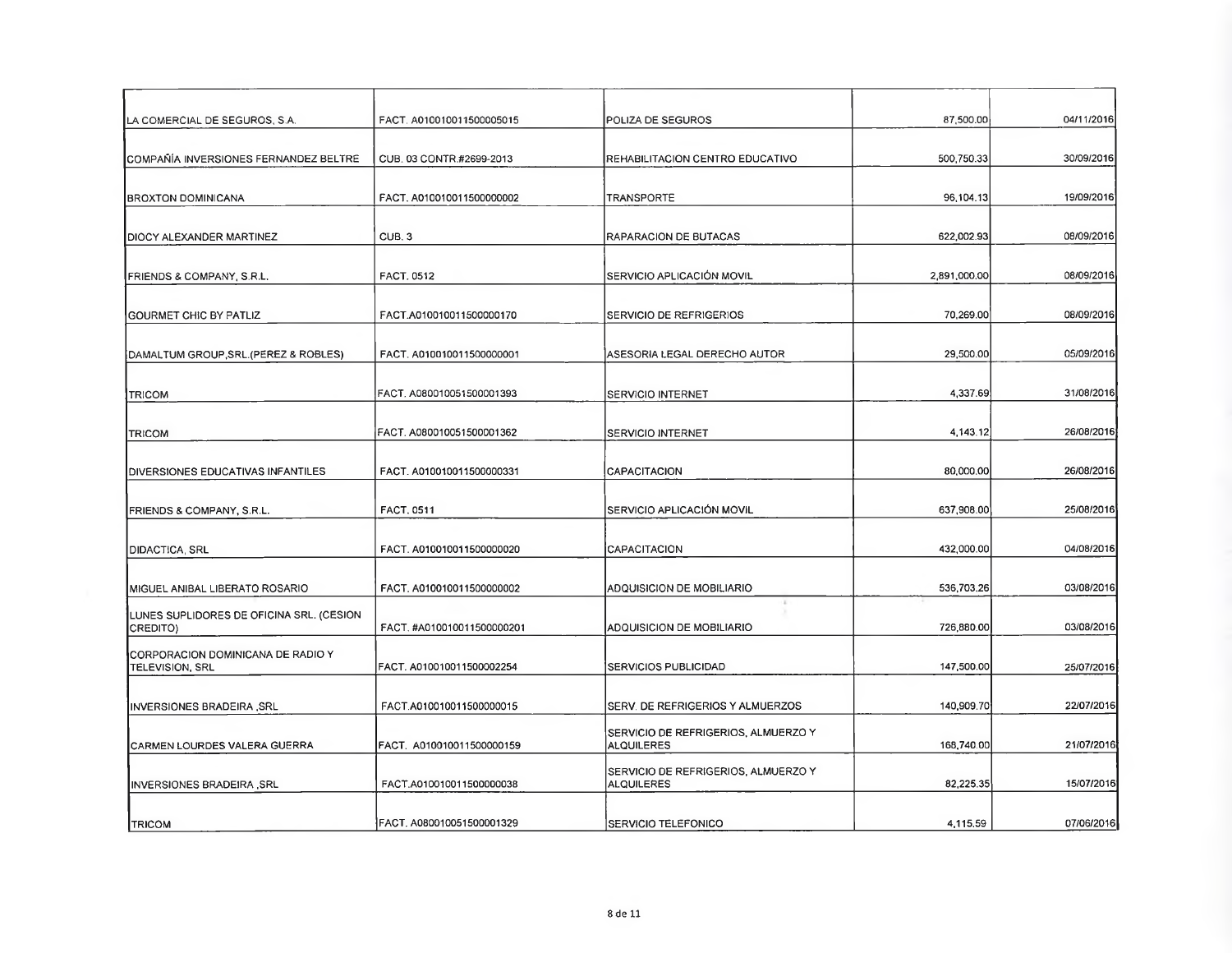| TRICOM                                                        | FACT. A080010051500001239      | <b>SERVICIO TELEFONICO</b>                  | 3,881.96     | 07/06/2016 |
|---------------------------------------------------------------|--------------------------------|---------------------------------------------|--------------|------------|
| <b>TRICOM</b>                                                 | FACT. A080010051500001270      | SERVICIO INTERNET                           | 3,754.65     | 03/06/2016 |
| <b>TRICOM</b>                                                 | FACT.A080010051500001210       | SERVICIO INTERNET                           | 3,707.82     | 23/05/2016 |
| <b>SYNERTEK</b>                                               | FACT.A010010011500000001       | DESARROLLO DE SOFTWARE                      | 635,618.80   | 20/05/2016 |
| <b>JULIVIOT FLORISTERIA</b>                                   | FACT.A010010011500001590       | OFRENDA FLORALES                            | 47,200.00    | 11/05/2016 |
| RINA DAMARIS CARRASCO MATOS                                   | FACT. A010010011500000138      | SERVICIOS DE REFIGERIOS                     | 75,048.00    | 06/05/2016 |
| CABA PRODUCTIONS                                              | FACT. A010010011500000219      | CAPACITACION                                | 401,200.00   | 21/04/2016 |
| CLUSTER DEL MUEBLE DE SANTO DOMINGO                           | FACT. A010010011500000002      | ADQUISICION DE MOBILIARIO                   | 1,409,628.00 | 14/04/2016 |
| VENTURA POLANCO & ASOCIADOS                                   | FACT. A010010011500000105      | LEGALIZACION DE DOCUMENTOS                  | 59,000.00    | 31/03/2016 |
| OSYERI, S.R.L.                                                | FACTURA #A010010011500000008   | LEGALIZACIÓN DE DOCUMENTOS                  | 3,540.00     | 31/03/2016 |
| RADAMES VASQUEZ REYES                                         | FACT. P010010011502051122      | LEGALIZACION DE DOCUMENTOS                  | 177,000.00   | 31/03/2016 |
| OSYERI, S.R.L.                                                | FACTURA #A010010011500000012   | LEGALIZACION DE DOCUMENTOS                  | 8,260.00     | 31/03/2016 |
| CRISTINA RAFAELA ROSARIO ROSARIO                              | FACT.P010010011502700524       | LEGALIZACION DE DOCUMENTOS                  | 59,000.00    | 31/03/2016 |
| DOMINGO SANTANA MEDINA                                        | FACT. P010010011501269819      | LEGALIZACION DE DOCUMENTOS                  | 47,200.00    | 31/03/2016 |
| DOMINGO SANTANA MEDINA                                        | FACT. P010010011501269827      | <b>LEGALIZACION DE DOCUMENTOS</b>           | 59,000.00    | 31/03/2016 |
| ARCA FERRETERA SRL                                            | FACT.A010010011500000153       | ADQUISICION DE MATERIALES DE<br>CONSTRUCION | 42.139.27    | 05/02/2016 |
| <b>CREATORS PRODUCTORA</b>                                    | AVANCE 20% CONTRATO #0983/2015 | <b>CAPACITACION</b>                         | 1,180,000.00 | 14/12/2015 |
| <b>M &amp; M CONSULTING FIRM</b>                              | FACT. A010010011500000225      | <b>CAPACITACION</b>                         | 200,600.00   | 07/12/2015 |
| ICAMARA DE COMERCIO Y PRODUCCION DE<br><b>I</b> SANTO DOMINGO | FACT. A010010011500000104      | <b>CAPACITACION DE PERSONAL</b>             | 156,428.52   | 03/12/2015 |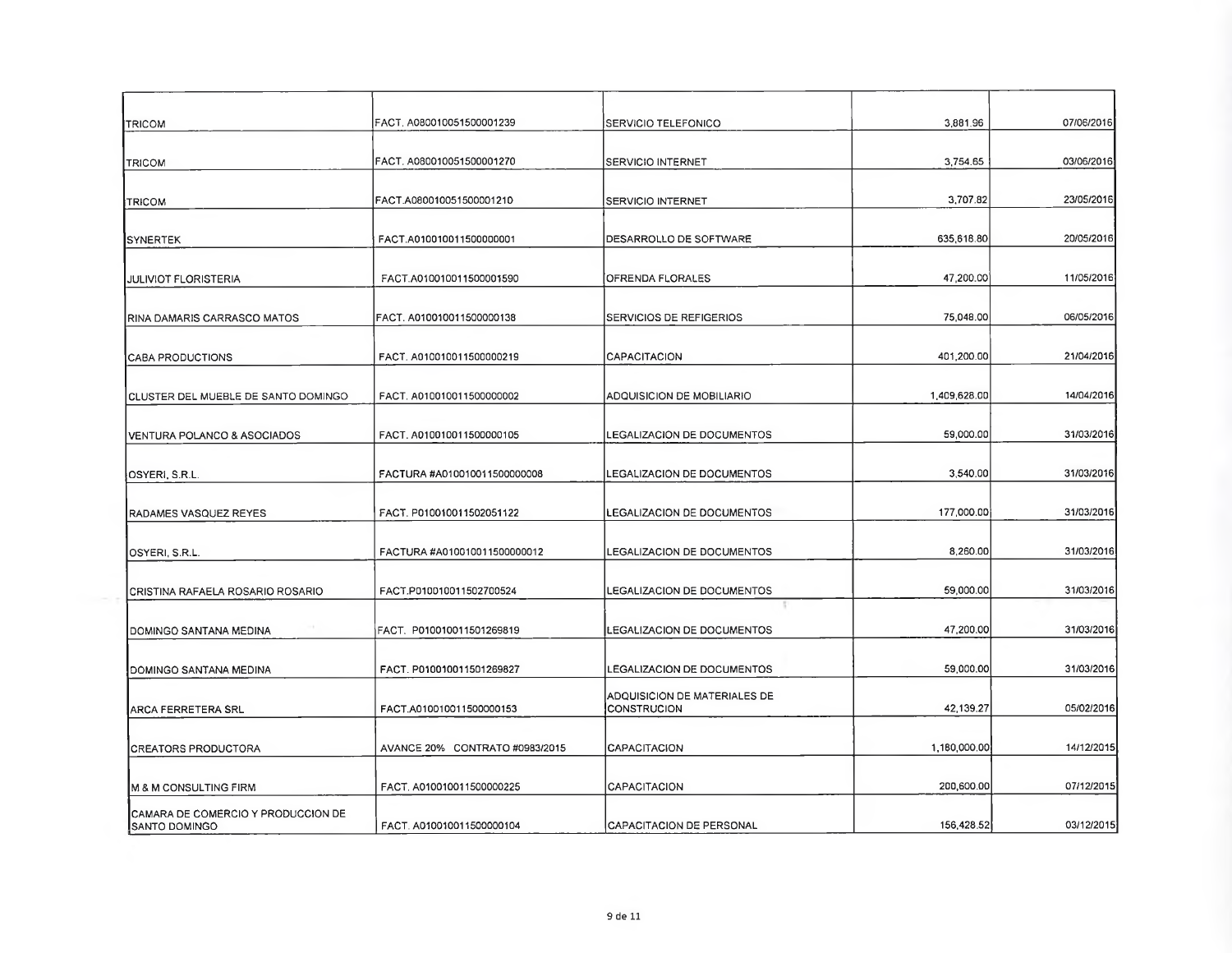| <b>SPLACE GROUP</b>                                  | FACT. A010010011500000022 | PASAJES                                         | 53,166.91    | 02/12/2015 |
|------------------------------------------------------|---------------------------|-------------------------------------------------|--------------|------------|
|                                                      |                           |                                                 |              |            |
| UNIVERSIDAD CENTRAL DEL ESTE                         | FACT, A010010011500000804 | CAPACITACION DE PERSONAL                        | 1,578,121.38 | 02/12/2015 |
| LOGOMOTION                                           | FACT.A010011500001076     | ADQ. DE BANDERAS                                | 49,560.00    | 18/11/2015 |
| <b>SHEILA ACEVEDO</b>                                | FACT. A010010011500000003 | SERVICIOS PROFESIONALES                         | 147,500.00   | 17/11/2015 |
| FEDERICO EDUARDO FRANCO BALCACER                     | FACT. P010010011501467825 | TASACION                                        | 318,010.00   | 13/10/2015 |
| AYUNTAMIENTO SAN PEDRO DE MACORIS                    | FACT B150100251002        | RESIDUOS SOLIDOS                                | 77,000.00    | 02/07/2015 |
| LUIS DE JESUS SANTANA GARCIA                         | FACT.P010010011502847203  | SERVICIOS PUBLICIDAD                            | 11,800.00    | 23/06/2015 |
| BARTOLO YAQUE PUJALS SUAREZ                          | CONTR.286-8               | LEGALIZACION DE DOCUMENTOS                      | 69,900.00    | 28/11/2014 |
| [COMERCIAL MORDIS SRL                                | FACT. A010010011500000004 | SERVICIO DE IMPRESION Y ENCUADERNACION          | 266,628.08   | 26/11/2014 |
| JUAN MANUEL GUERRERO DE JESUS                        | CONTR.0789-19             | LEGALIZACION DE DOCUMENTOS                      | 118,000.00   | 24/11/2014 |
| JUAN MANUEL GUERRERO DE JESUS                        | CONTR.#0789-18            | LEGALIZACION DE DOCUMENTOS                      | 118,000.00   | 28/10/2014 |
| FRANCISCO GUSTAVO ESTRELLA FELIZ                     | OFIC.#036/2014            | TRANSPORTE, VIATICOS Y MATERIAL GASTABLE        | 521,050.00   | 13/10/2014 |
| JUANA PEREZ PAYANO                                   | OFIC.# 049-2014           | TRANSPORTE, VIATICO, Y MATERIAL GASTABLE        | 462,000.00   | 13/10/2014 |
| RENE DE JESUS MONTILLA DE LOS SANTOS                 | OFIC.#164/2014            | GASTOS DE TRANSPORTE Y PERSONAL DE<br>APOYO     | 27,960.00    | 13/10/2014 |
| LIDUVINA SANTANA CORDERO CASILLA DE<br><b>SIERRA</b> | OFIC #046-2014            | TRANSPORTE, VIATICOS Y MATERIAL GASTABLE        | 260,650.00   | 13/10/2014 |
| FLEURY SILVIO ENCARNACION POLANCO                    | CONTR. 2519/2013          | CONSULTOR ESPECIALIZADO                         | 150,000.00   | 07/10/2014 |
| DARIO BARDEMAL FERNANDEZ SANTOS                      | CONTR.0572-1              | ALOJAMIENTOS Y ALIMENTACION                     | 35,000.00    | 07/10/2014 |
| JUAN MANUEL GUERRERO DE JESUS                        | CONTRATO #0789/2013       | SERVICIOS DE ASESORIA Y REPRESENTACION<br>LEGAL | 118,000.00   | 25/09/2014 |
| TURENLACES DEL CARIBE                                | FACT. A010010011500000499 | ALOJAMIENTOS Y ALIMENTACION                     | 1,170,125.00 | 08/09/2014 |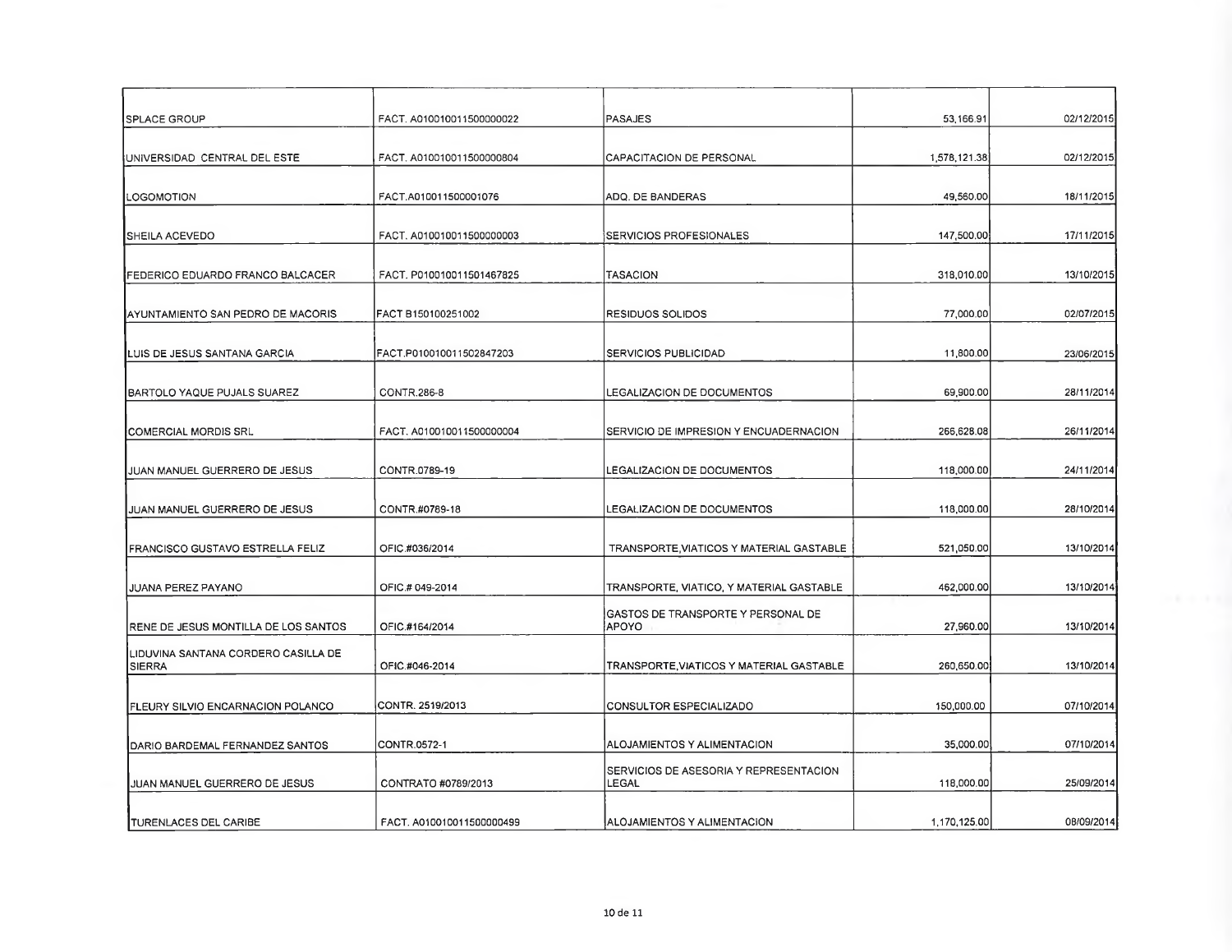| PALA PRODUCTION, SRL         | FACT. A01001001150000003                                   |
|------------------------------|------------------------------------------------------------|
| BELKYS MARIA BATISTA BATISTA | OFIC.#297-2014                                             |
|                              | <b>TOTAL</b>                                               |
|                              | <b>PREPARADO POR:</b><br>YOHELINA FERRERAS F.<br>Contadora |